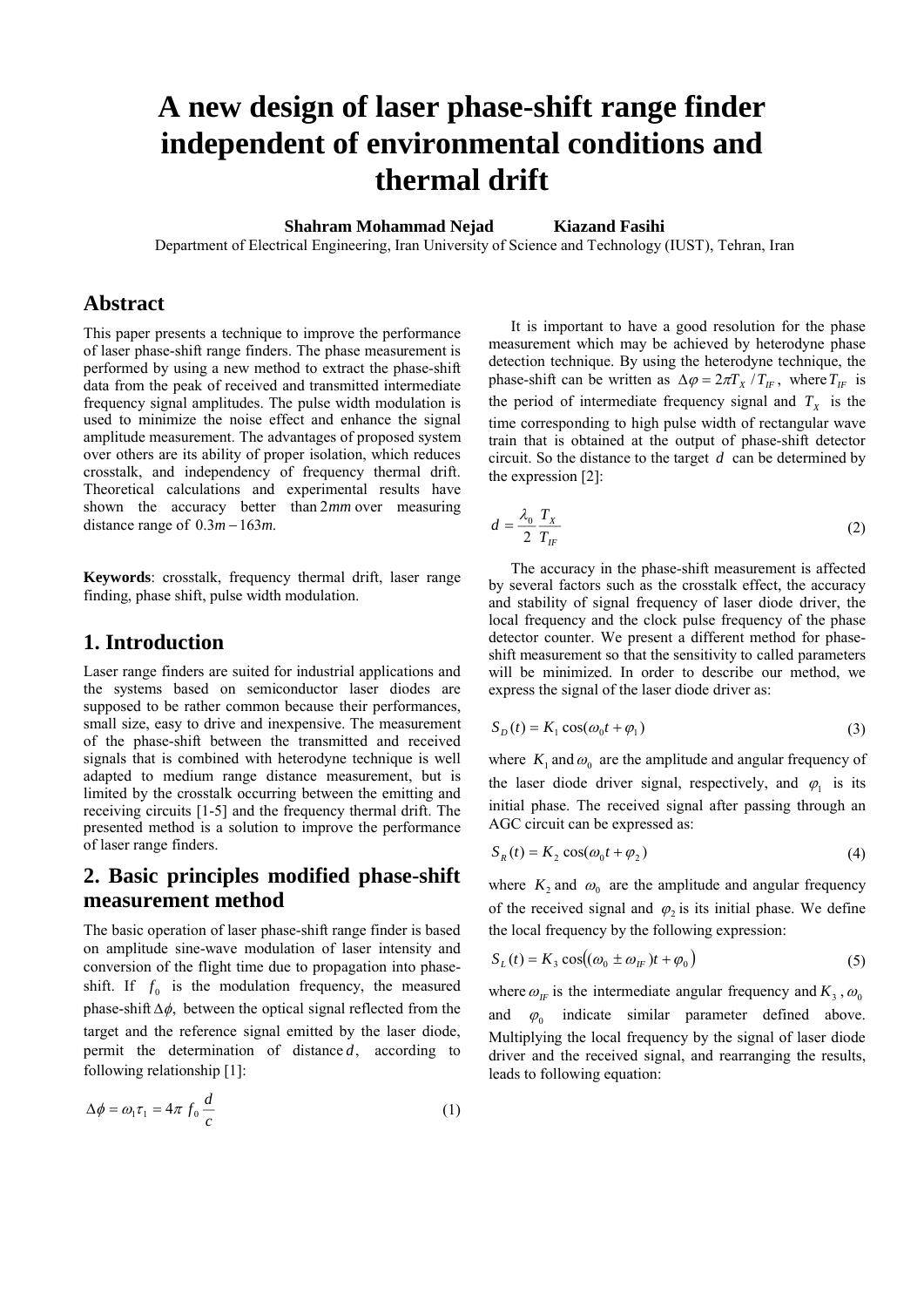$$
S_{LD} = \frac{K_1 K_3}{2} \left\{ \cos \left[ (2\omega_0 \pm \omega_{IF}) t + \varphi_1 + \varphi_0 \right] + \cos \left( \mp \omega_{IF} t + \varphi_1 - \varphi_0 \right) \right\}
$$
(6)

and

$$
S_{LR} = \frac{K_1 K_3}{2} \{ \cos[(2\omega_0 \pm \omega_{1F})t + \varphi_2 + \varphi_0] + \cos(\mp \omega_{1F} t + \varphi_2 - \varphi_0) \}
$$
(7)

A multiplier IC can be used to multiply these signals. With the low pass filtering of these signals, the output of low pass filter can be expressed as:

$$
\frac{K}{2}\cos(-\omega_{IF}t + \varphi_{1} - \varphi_{0}) + \frac{K}{2}\cos(\omega_{IF}t + \varphi_{1} - \varphi_{0})
$$
  
=  $K \cos(\varphi_{1} - \varphi_{0}) \times \cos(\omega_{IF}t)$  (8)

And

$$
\frac{K^{\prime}}{2}\cos(-\omega_{IF}t+\varphi_{2}-\varphi_{0})+\frac{K^{\prime}}{2}\cos(\omega_{IF}t+\varphi_{2}-\varphi_{0})
$$
\n
$$
=K^{\prime}\cos(\varphi_{2}-\varphi_{0})\times\cos(\omega_{IF}t)
$$
\n(9)

Where *K* and *K*<sup> $\cdot$ </sup> correspond to  $K_1K_3$  and  $K_2K_3$ , respectively. We use a peak detector circuit to extract the peak amplitudes of signals that contain the phase data. In section 3.2, we introduce a new technique that make signal amplitude measurement independent of  $K$  and  $K'$ . The amounts of  $(\varphi_1 - \varphi_0)$  and  $(\varphi_2 - \varphi_0)$  are measured in processing unit. Finally, the phase-shift that corresponds to the propagation of laser beam, can be calculated.

# **3. Design of modified laser phase-shift range finder**

Fig.1 shows the main parts of the modified laser range finder. The system is composed of four main blocks that each of them will be described as follow.



Fig. 1: The block diagram of the modified laser range finder.

#### **3.1. The unites of emission, receiver and oscillation**

The first block is composed of three main electrically isolated units. The laser diode amplitude is modulated by a sine-wave signal with frequency of 230 *kHz*, so the unambiguous range with respect to frequency of modulation is about 163*m* . The amplitude modulation index is given about 2% to decrease the crosstalk effect. The main device in oscillation unit is a 66.240 *MHz* crystal oscillator that is thermally compensated. We use the divider circuits to produce 230*kHz* and 207*Hz* frequencies that are the frequencies of the laser diode driver and the intermediate signal, respectively. A multiplier IC is used to mix the main harmonics of mentioned frequencies and produce the local frequencies. The block diagram of emission and oscillation units is shown in Fig.2.



Fig. 2: The block diagram of emission and oscillation units.

The block diagram of the receiver unit is illustrated in Fig.3. The receiver's Front-End is a transimpedance amplifier with 1.5MHz bandwidth [6,7]. The Front-End converts the incident modulated laser beam to an electrical signal. The detected signal passes through a preamp circuit and after band pass filtering enters to an AGC circuit. The crosstalk between the transmitter and the receiver circuits is the main limitation factor that doesn't permit an accurate predication of the phase-shift measurement. Hence in order to minimize the crosstalk effect, it is necessary to isolate receiver and transmitter circuits. We convert the reference and received signals to square wave signals with passing them through a limiter circuit. These signals then pass through TTL compatible optocouplers before transferring to other units. The experimental results show considerable decrease in crosstalk effect. The block diagram of the receiver circuit is shown in Fig.3.



Fig. 3: The block diagram of the receiver unit.

## **3.2. The heterodyne method and independency from environmental conditions**

In order to have a good resolution for the phase-shift measurement, it is necessary to use the heterodyne phase detection technique. In this technique each of transmitted and received signals, which are converted to square wave signals, are mixed with a local signal. The frequency of local signal is  $(\omega \pm \omega_{IF})$  and is obtained by mixing of reference and intermediate signals in the oscillation unit (see Fig.2).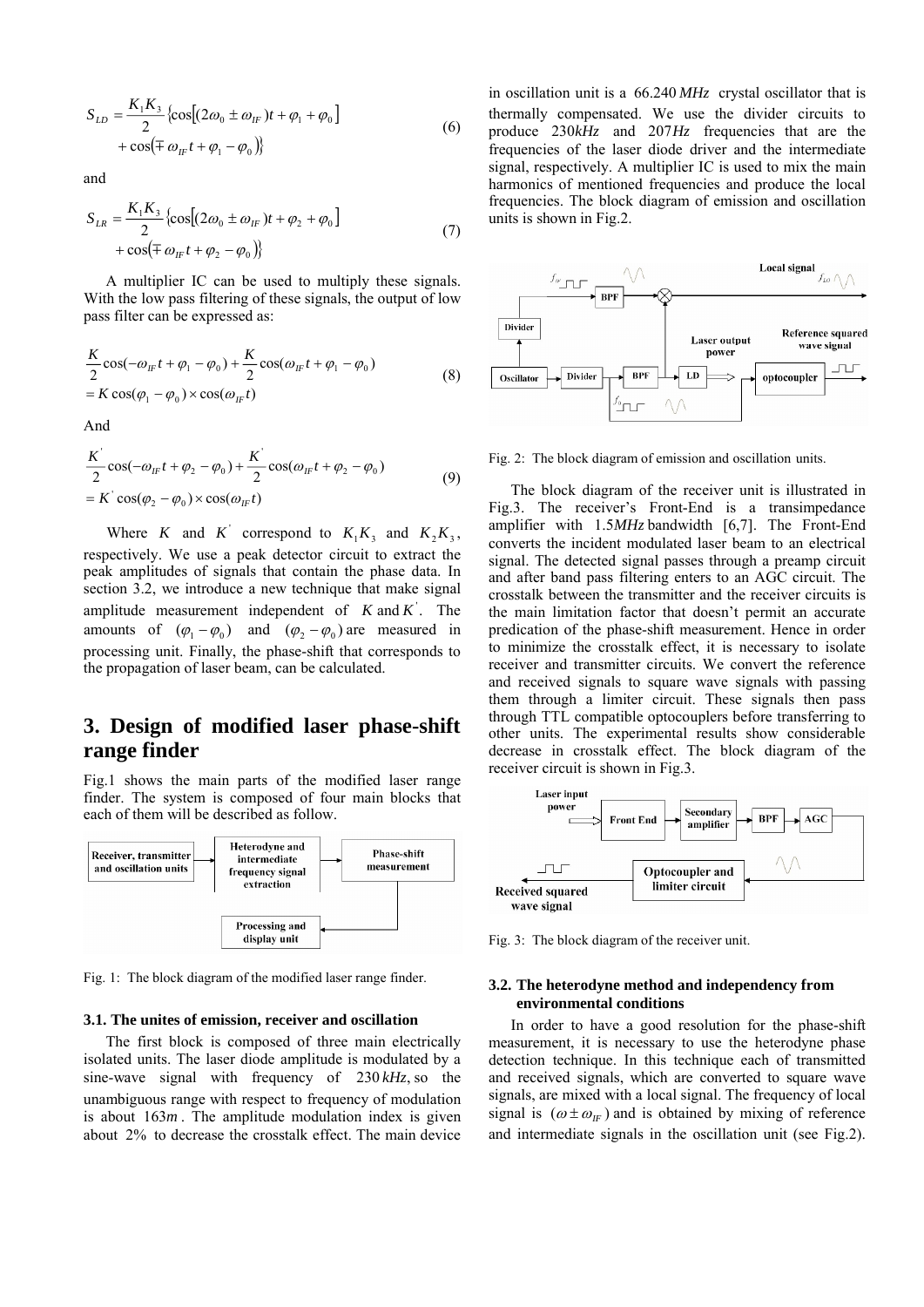After low pass filtering the outputs of mixers (as illustrate in Fig.4), we will obtain signals with intermediate frequency based on (8) and (9). The amplitudes of these intermediate signals contain the phase data that should be extracted and processed. The equations (8) and (9) indicate that the amplitude of measured signal should be independent of  $K$  and  $K'$ . Fig.4 shows the proposed configuration to eliminate the measured phase dependency on the above parameters.



Fig. 4: The modified heterodyne technique.

In the proposed configuration, when the analog switch  $S_2$  is activated, the local signal will be mixed with reference signal. In this case, after low pass filtering the resulting signal at  $f_F$  frequency, the intermediate signal can be written as:

$$
S_{IF_1} = KG_{LPF} \cos(\varphi_1 - \varphi_0) \times \cos(\omega_{IF} t)
$$
 (10)

where  $G_{LPF}$  is the gain of active low pass filter. In the same way, if switch  $S_i$  is activated, we will obtain the following signal:

$$
S_{IF_2} = KG_{LPF} \cos(\varphi_1 - \varphi_0 - 90) \times \cos(\omega_{IF} t)
$$
 (11)

In recent case, the reference signal passes initially through a unity gain  $-90^{\circ}$  phase-shifter, before mixing with local signal. In either of the above cases, the amplitude of intermediate frequency is measured. By dividing the measured signal amplitudes to each other, we will have  $tg(\varphi_1 - \varphi_0)$  that is independent from *K* and  $G_{IPF}$ parameters. In similar way, by activating  $S_3$  and  $S_4$  analog switches, we will have  $tg(\varphi, -\varphi_0)$ . Finally the amount of phase-shift  $(\varphi, -\varphi_1)$  can be calculated in processing unit. This method is a way to independency from environmental conditions in phase-shift measurement. We use an active all pass filter to implement a unity gain  $-90^\circ$  phase-shifter. It must be noticed that in this method, the unique phase-shift measurement is limited to  $90^\circ$ , so the no ambiguity range is restricted to  $\lambda_0/8$ .

### **3.3. The Pulse Width Modulation for phase-shift data extraction**

In this section, we describe designed circuit for phaseshift extraction. As referred in the previous section, in the design, the peak amplitude of intermediate signal would contain the phase-shift data, so a peak detector is used to measure its value. We use a fast RMS to DC converter to implement this circuit. The output of this circuit is linearly proportional to the peak of sinusoidal intermediate frequency signal. In order to achieve an accurate DC signal measurement and minimize the noise effects, we use the PWM modulation. The block diagram of Fig.5 shows the structure of the designed circuit for accurate DC signal measurement.



Fig. 5: The block diagram of the designed circuit for accurate DC signal measurement.

As shown in Fig.5, the amplitude of a triangular wave signal is adjusted to a desired level and compared with a DC signal in a fast comparator circuit. The amplitude of the triangular wave signal must be greater than the maximum amplitude of DC signals. The outputs of the comparator are square wave signals which have duty cycles corresponding to the DC signal amplitudes. The typical frequency of the triangular wave signal is about 200*Hz*, that provides the ability of averaging to increase the accuracy in the duty cycle measurement. The experimental results show an accuracy of  $\pm 100 \mu V$  in DC signals measurement. Since the maximum amplitude of intermediate frequency signal is adjusted at 8*V*, the  $\pm 100 \mu V$  accuracy in DC signal measurement corresponds to a resolution of  $\pm 2mm$  over the measuring distance range of  $0.3m - 163m$ .

#### **3.4. The processing unit**

In this unit, the duty cycles of reference and received signals that contain phase-shift data are measured by the processor. We can express the phase-shift in accordance with measured duty cycles as:

$$
V = V_m(2.Du-1) \tag{12}
$$

Where  $V_m$  and  $Du$  are the peak amplitude values of triangular wave form and measured duty cycle, respectively. It can be shown that the measured phase-shift is frequencyindependent. This leads to remove the phase error due to the